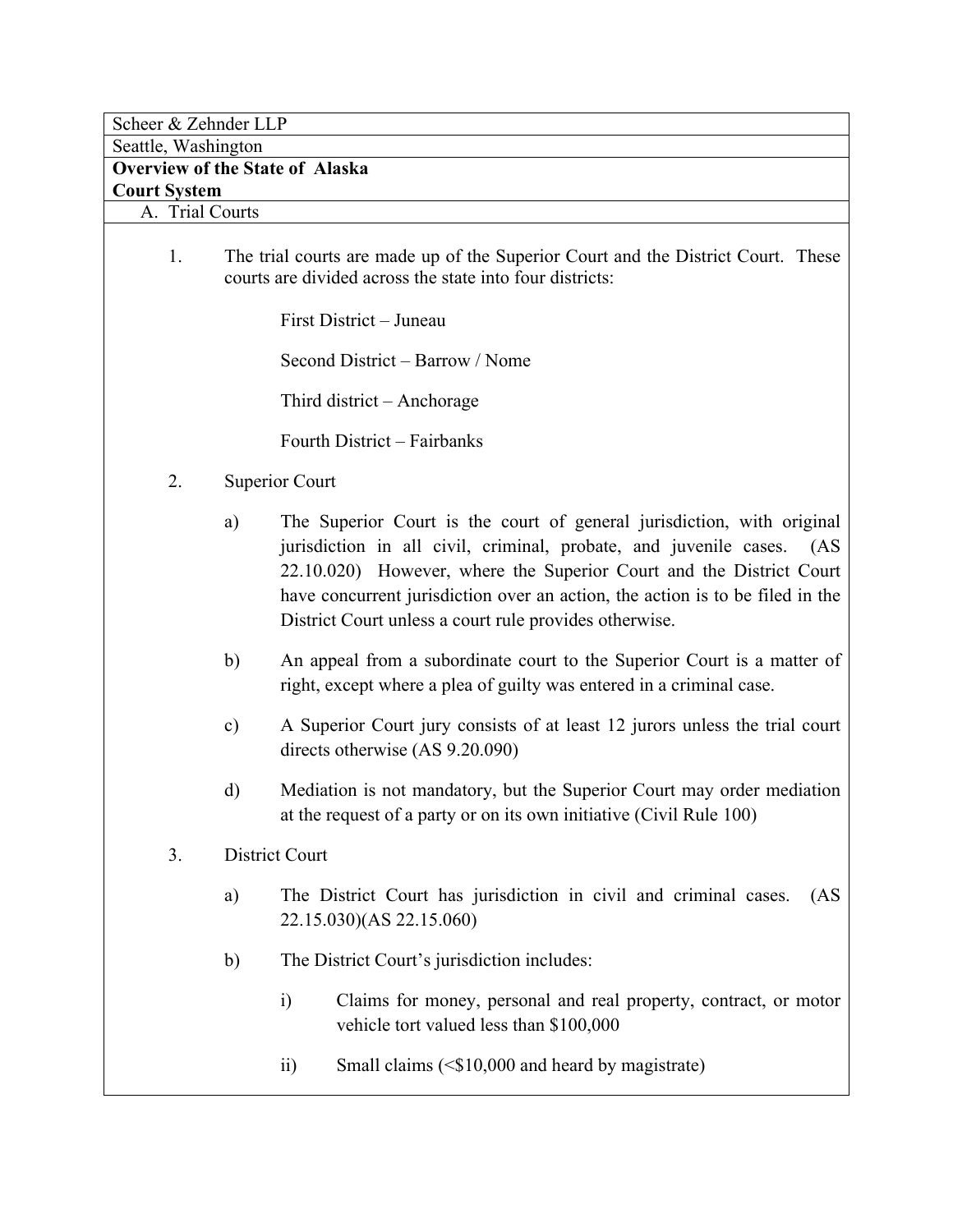|                            |                  | $\overline{iii}$<br>Where it has concurrent jurisdiction with the Superior Court                                                                                                                                                                                                                          |  |
|----------------------------|------------------|-----------------------------------------------------------------------------------------------------------------------------------------------------------------------------------------------------------------------------------------------------------------------------------------------------------|--|
|                            |                  | Misdemeanors and ordinance violations<br>$\overline{\text{vi}}$                                                                                                                                                                                                                                           |  |
|                            | $\mathbf{c})$    | The District Court's jurisdiction does not include title to real property or<br>equity.                                                                                                                                                                                                                   |  |
| $\mathbf{d}$               |                  | A District Court jury consists of five people (AS 22.15.150)                                                                                                                                                                                                                                              |  |
| <b>B.</b> Appellate Courts |                  |                                                                                                                                                                                                                                                                                                           |  |
| 1.                         | Court of Appeals |                                                                                                                                                                                                                                                                                                           |  |
|                            | a)               | There is one Court of Appeals consisting of three justices; though a<br>quorum is two justices. (AS 22.070)(Appellate Rule 105)                                                                                                                                                                           |  |
|                            | b)               | The Court of Appeals does not review civil actions. Its jurisdiction is<br>limited to (AS 22.07.020):                                                                                                                                                                                                     |  |
|                            |                  | $\mathbf{i}$<br>Criminal prosecutions and related matters                                                                                                                                                                                                                                                 |  |
|                            |                  | Delinquent minors<br>$\overline{ii}$                                                                                                                                                                                                                                                                      |  |
|                            |                  | iii)<br>Extradition                                                                                                                                                                                                                                                                                       |  |
| 2.                         | Supreme Court    |                                                                                                                                                                                                                                                                                                           |  |
|                            | a)               | There are five justices on the Supreme Court; though a quorum is three<br>justices. (AS 22.05.020)(Appellate Rule 105)                                                                                                                                                                                    |  |
|                            | b)               | The Supreme Court has final appellate jurisdiction over all matters.<br>However, there is no right to appeal to the Supreme Court where there is<br>already a right to appeal to the Court of Appeals or the Superior Court.<br>(AS 22.05.010)                                                            |  |
|                            | $\mathbf{c})$    | Unless exempted, a bond for costs is to be filed with an appeal. This is set<br>at \$750.00, expect the Superior Court sets a different amount or a<br>supersedeas bond is filed. A bond for costs is not required for criminal<br>matters or where the appellant is indigent. (Appellate Rule $204(c)$ ) |  |
|                            | $\rm d)$         | An appellant may request that the Superior Court approve a supersedeas<br>bond to stay proceedings, with the surety conditioned on full satisfaction<br>of the judgment and costs, including the costs of appeal. (Appellate Rule<br>204(d)                                                               |  |
|                            | e)               | Interest is payable where a civil matter for money is affirmed. (Appellate<br>Rule 509) The pre-judgment and post-judgment interest rate is "three                                                                                                                                                        |  |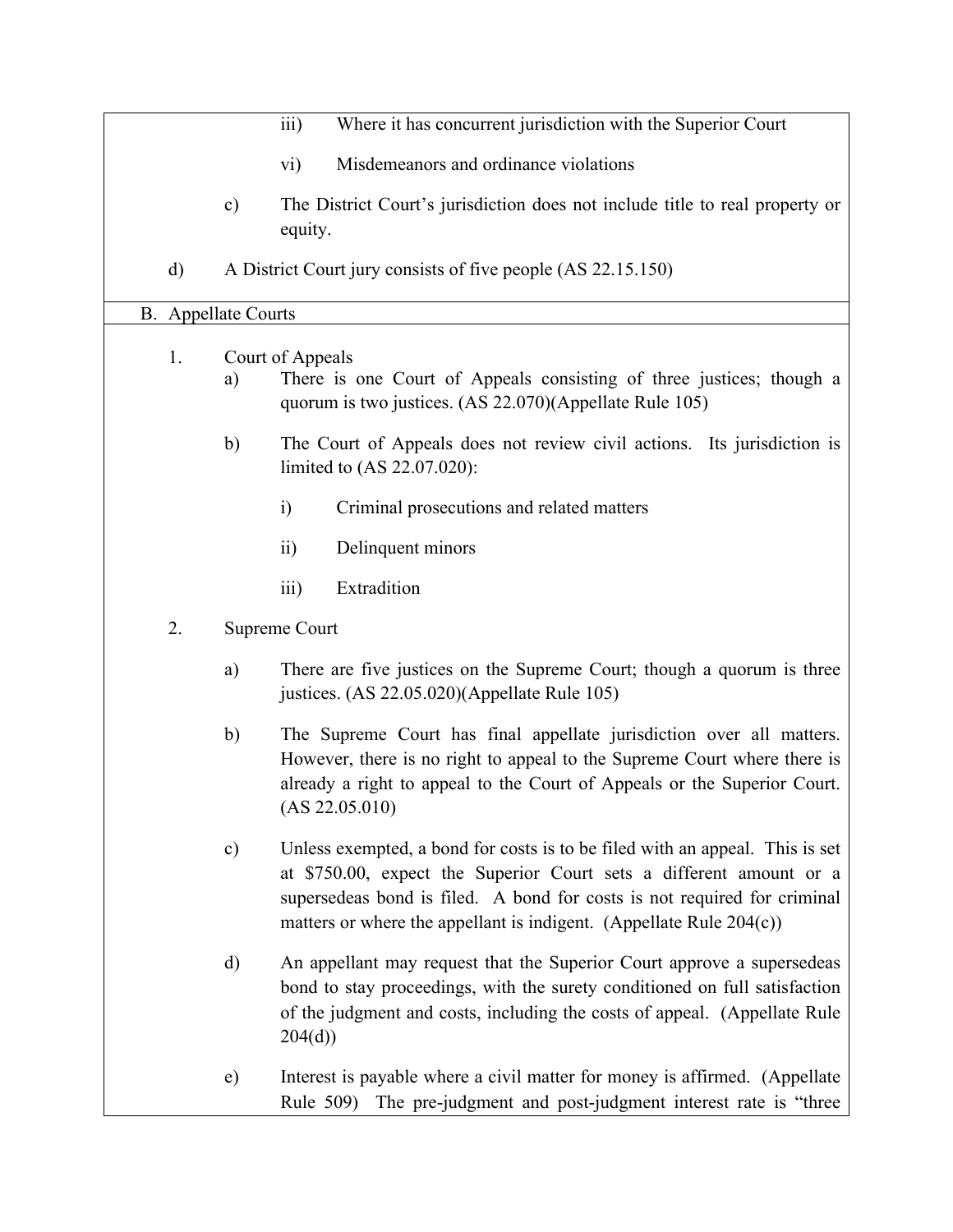percentage points above the 12th Federal Reserve District discount rate in effect on January 2 of the year in which the judgment or decree is entered." (AS 09.30.070)

## **Procedural**

#### A. Venue

If a defendant can be personally served in Alaska, a civil action may be commenced in one of the four judicial districts where (1) the claim arose or (2) the defendant may be personally served. A criminal action may be prosecuted in a venue district where the claim arose within the judicial district. (Court Rule 3)

## B. Statute of Limitations

- 1. Breach of Contract three years (AS 09.10.53)
- 2. Construction Defect at least one year after discovery of defect but not more than ten years after "substantial completion" (AS 09.10.054)
- 3. Tort, personal Injury, wrongful death, damage to personal property two years (AS 09.10.070)
- 4. The statute of repose is 10 years (AS 09.10.055)
- 5. Tolling is allowed where the plaintiff is a minor or incapacitated. The statute of limitations is tolled until two years after the disability ceases (AS 09.10.140)

C. Time for Filing An Answer

The answer is due 20 days after service of the summons and complaint. (Court Rule 12)

D. Dismissal Re-Filing of Suit

A plaintiff may voluntarily dismiss without prejudice. However, a notice of dismissal is deemed on the merits if the plaintiff has voluntarily dismissed the claim before in any other court in the United States. (Court Rule 41)

## **Liability**

A. Negligence

The four elements of a negligence claim are duty, breach, causation, and harm. *Lyons v. Midnight Sun Transportation*, 928 P.2d 1202 (1996). The alleged negligence of the defendant is compared with the conduct of a reasonable person in the same or similar circumstance. *Wilson v. Sibert*, 535 P.2d 1037 (1975). A defendant may be liable for negligence *per se* for violation of a statute or regulation. *Pagenkopf v. Chatham Electric*, 165 P.3d 634 (2007).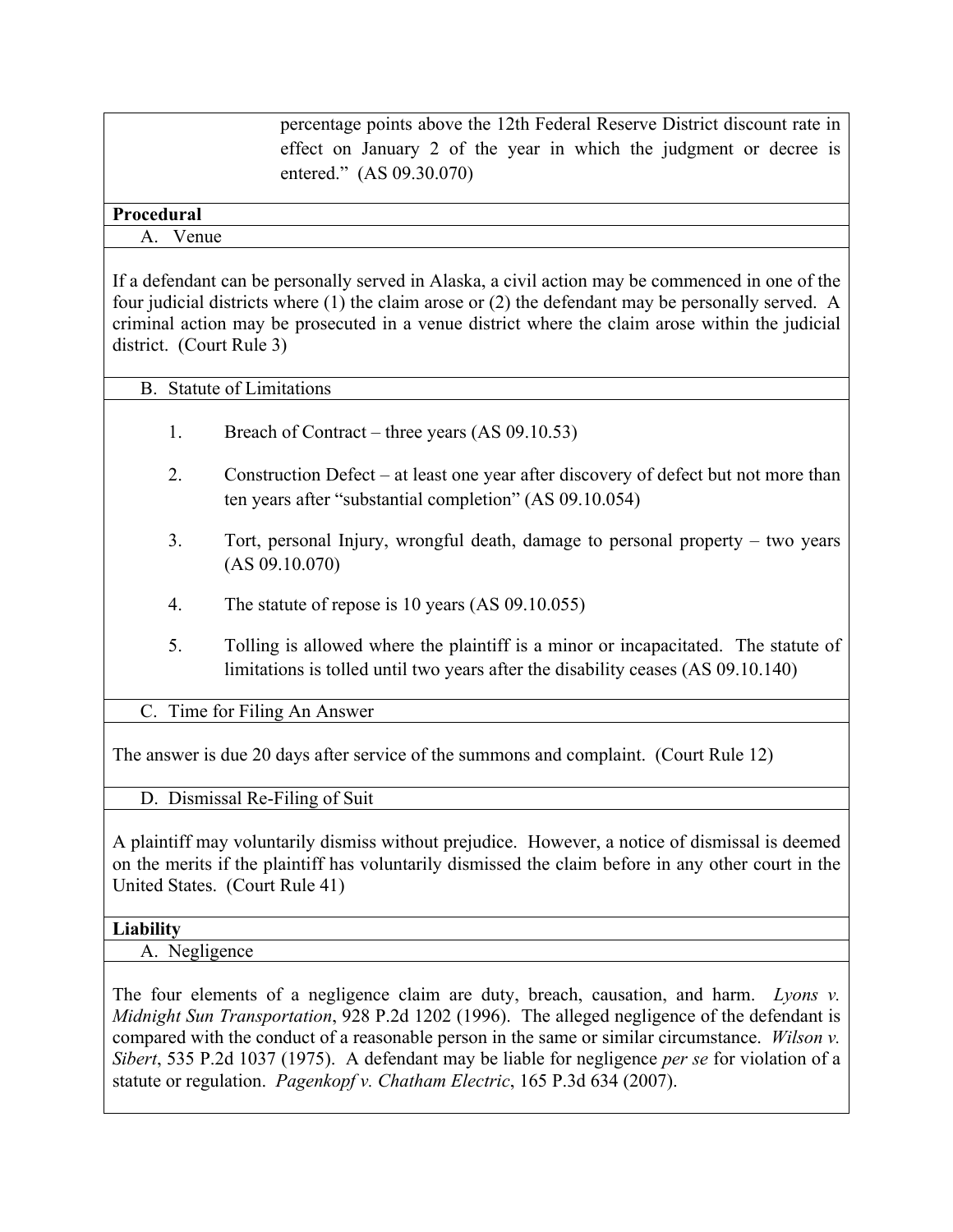Alaska is a pure comparative fault state. The plaintiff's award for compensatory damages is diminished proportionally by the plaintiff's share of fault. (AS 09.17.080)

## B. Negligence Defenses

- 1. Assumption of the Risk Assumption of the risk is not a complete bar to recovery but is a factor in the trier of facts apportionment of fault. (AS 09.17.060)
- 2. Last Clear Chance

Alaska has abolished the last clear chance doctrine. *Martin v. Union Products*, 543 P.2d 400 (1975)

3. Unavoidable Accident

An unavoidable accident, or "mere accident," instruction is disapproved and not available. *Maxwell v. Olsen*, 468 P.2d 48 (1970)

4. Sudden Emergency Doctrine

A sudden emergency jury instruction is generally disapproved unless the trial court determines the facts of the case require more explanation on the standard of care. *Lyons v. Midnight Sun Transport*, 928 P.2d 1202 (1996).

## C. Gross Negligence, Recklessness, Willful and Wanton Conduct

Gross negligence is defined as an extreme departure from the use of reasonable care. It is more than ordinary negligence but less than reckless indifference. *Storrs v. Lutheran Hospital & Homes Society, Inc.*, 661 P.2d 632 (1983)

D. Negligent Hiring and Retention

Alaska adopted the Restatement of Torts, § 317, on negligent hiring and retention. *Svacke v. Shelley*, 359 P.2d 127 (1961). A duty is imposed on a master to exercise reasonable care to control his servant for the servant's actions outside the scope of employment if: (1) the servant is on the master's premises or other privileged area; (2) the master knows or has reason to know he controls his servant; and (3) the master knows of the necessity of exercising such control.

## E. Negligent Entrustment

Alaska follows the Restatement (Second) Torts, § 390, on negligent entrustment. *Kalenka v. Infinity Insurance Co*, 262 P.3d 602 (2011). A person in control of a vehicle is negligent if the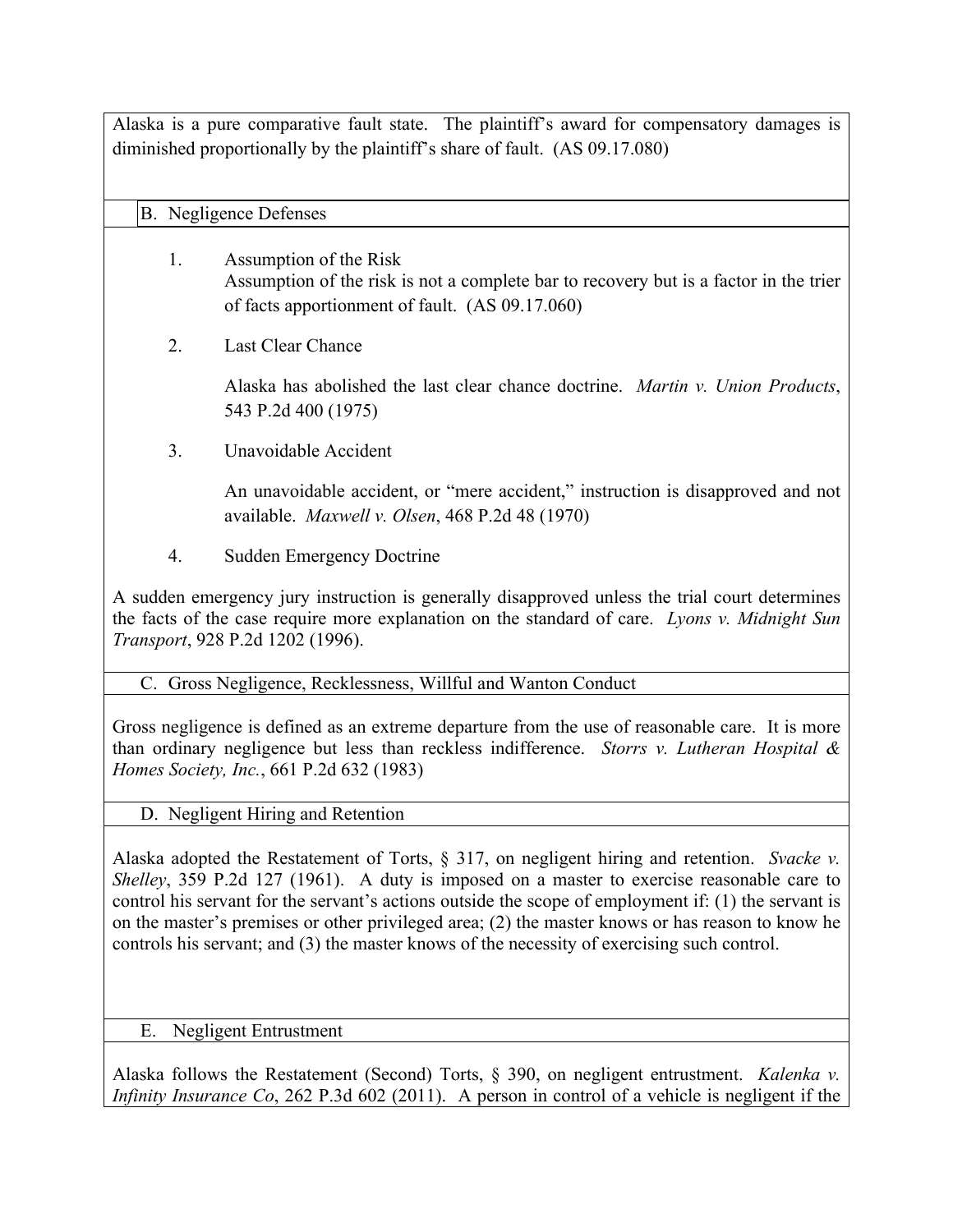vehicle is knowingly entrusted to an incompetent or habitually careless driver.

F. Dram Shop

A person who provides alcohol to another person cannot be held civilly liable for injuries resulting from intoxication unless that person furnishing alcohol is licensed to sell alcohol and the alcohol was sold to someone under the age of 21 or to a drunken person. (AS 04.21.020) That is, the dram shop act does not apply to social hosts. *Christiansen v. Christiansen*, 152 P.3d 1144 (2007). However, a person is not liable for selling to a person under the age of 21 if he secures in good faith a signed statement or driver's license that indicates the person is 21 years of age or older. (AS 04.21.050) A drunken person is a person whose physical or mental conduct is substantially impaired by alcohol and who exhibits plain, easily observable, or discovered outward manifestations of alcohol impairment. (AS 04.21.080)

A person not licensed to sell alcohol is strictly liable for selling alcohol to the recipient or another person for civil damages if the person receiving the alcohol engages in conduct that results in damages. An unlicensed person is also strictly liable for the cost of the state to prosecute the person who purchased the alcoholic beverage. (04.21.020)

G. Joint and Several Liability

Alaska is a pure comparative fault state. There is no joint liability. Fault can be allocated to a non-party except where the non-party was identified as a potentially responsible party and the parties had sufficient opportunity to join the non-party in the action but failed to do so. (AS 09.17.080)

In 1989, Alaska passed tort reform which abolished a statutory right to contribution among defendants; but the common law right to contribution remained. *McLaughlin v. Lougee*, 137 P.3d 267 (2006). Because Alaska applies pure comparative fault, the right to contribution is manifested as the right of non-setting defendants to offset the plaintiff's damages in proportion to the settling party's comparative fault. *Petrolane Inc. v. Robles*, 154 P.3d 1014 (2007).

## H. Wrongful Death and/or Survival Actions

Actions for wrongful death and survival are statutory and to be brought by the personal representative. If the spouse, children, or other dependents of the decedent survive, then both economic and non-economic damages are recoverable exclusively for their benefit. If the decedent is not survived by a spouse, children, or other dependent, then recovery for the estate is limited to the decedent's pecuniary loss. (AS 9.55.580) However, the estate may recover the pre-death conscious pain and suffering of the decedent under the survival statute. (AS 09.55.570) *North Slope Borough v. Brower*, 215 P.3d 308 (2009). Additionally, a parent may bring an action for injury or death of a child. (AS 09.15.010)

I. Vicarious Liability

Employers are vicariously liable for acts performed by their employees within the scope of their employment. Alaska applies a multi-factored test listed in the Restatement (Second) on Agency,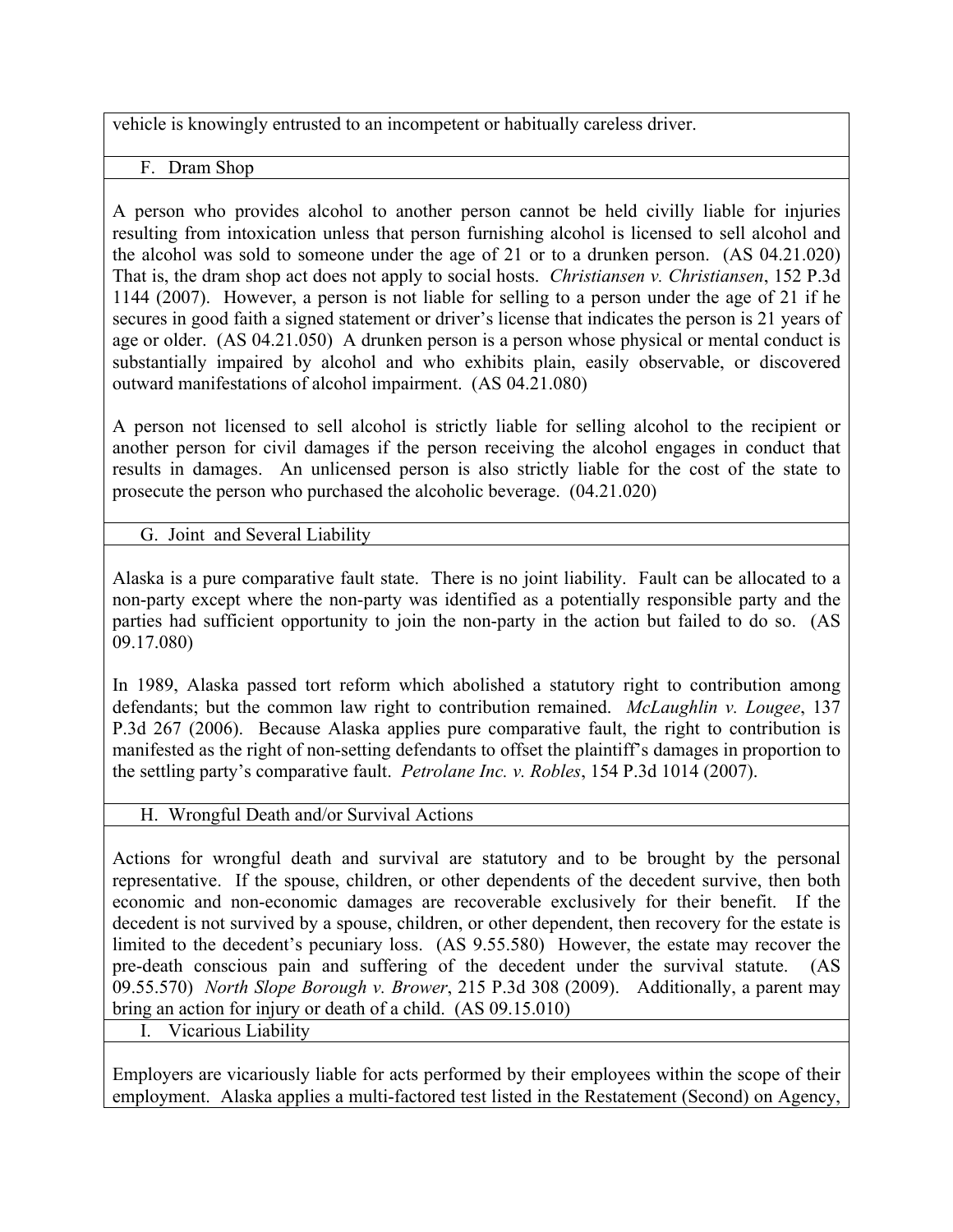§ 228 to answer whether the employee's acts fit this definition. *Domke v. Alyeska Pipeline Service Co*, 137 P.3d 295 (2006). Acts are considered within the scope of employment if: (1) it is the kind of work the employee is employed to do; (2) the act occurs within the authorized time and space limits; (3) the act is for the purpose of serving, at least in part, the employer; and (4) if there is intentional force used against another, the intentional force was not unexpected by the master. On the other hand, acts are considered outside the scope of employment if not authorized, not within the authorized time and space, or the purpose is too attenuated to serve the employer.

The Alaska Supreme Court has not yet issued decisions applying placard liability to motor carriers.

## J. Exclusivity of Workers' Compensation

Worker's compensation is the exclusive remedy for claims against an employer or coemployee, conditioned on the employer having secured proper insurance. In the event such insurance is not maintained, the injured employee may elect to either claim worker's compensation or to sue the employer at law for injury or death. (AS 23.30.055) Nonetheless, an employee may still bring an action against an employer for intentional torts or for violations of public policy. *Reust v. Alaska Petroleum Contractors*, 127 P.3d 807 (2005).

#### **Damages**

## A. Statutory Caps on Damages

Alaska's statutory caps for non-economic damages have been upheld as constitutional. *Evans v. State*, 56 P.3d 1046 (2002). The caps are two-tiered. The lower cap is \$400,000 or life expectancy multiplied by \$8,000, whichever is greater. The higher cap applies where there is severe permanent impairment or disfigurement. It allows for \$1,000,000 or life expectancy multiplied by \$25,000, whichever is greater. (AS 09.17.010) The jury is not to be instructed on the non-economic damage caps. *Kodiak Island Borough v. Roe*, 63 P.3d 1009 (2003).

#### B. Compensatory Damages for Bodily Injury

Recoverable compensatory damages for bodily injury include pain, suffering, inconvenience, physical impairment, loss of enjoyment of life, and disfigurement. (AS 09.17.010). The jury is to fairly compensate the plaintiff from the date of injury to trial and for such non-economic loss the plaintiff is reasonably probable to experience in the future. (Civil Pattern Instruction 20.06)

#### C. Collateral Source

Evidence of a collateral source is permitted so long as the collateral source compensated the plaintiff for the same injury and the collateral source does not have a right to contribution. This evidence is submitted to the jury only after the jury has awarded damage. The plaintiff may counter offer evidence regarding attorneys' fees and insurance premium payments. If the collateral benefits exceed the amount of plaintiffs' fees and insurance payments, the trial court is to reduce the damage award by this difference. (AS 09.17.070) However, evidence of a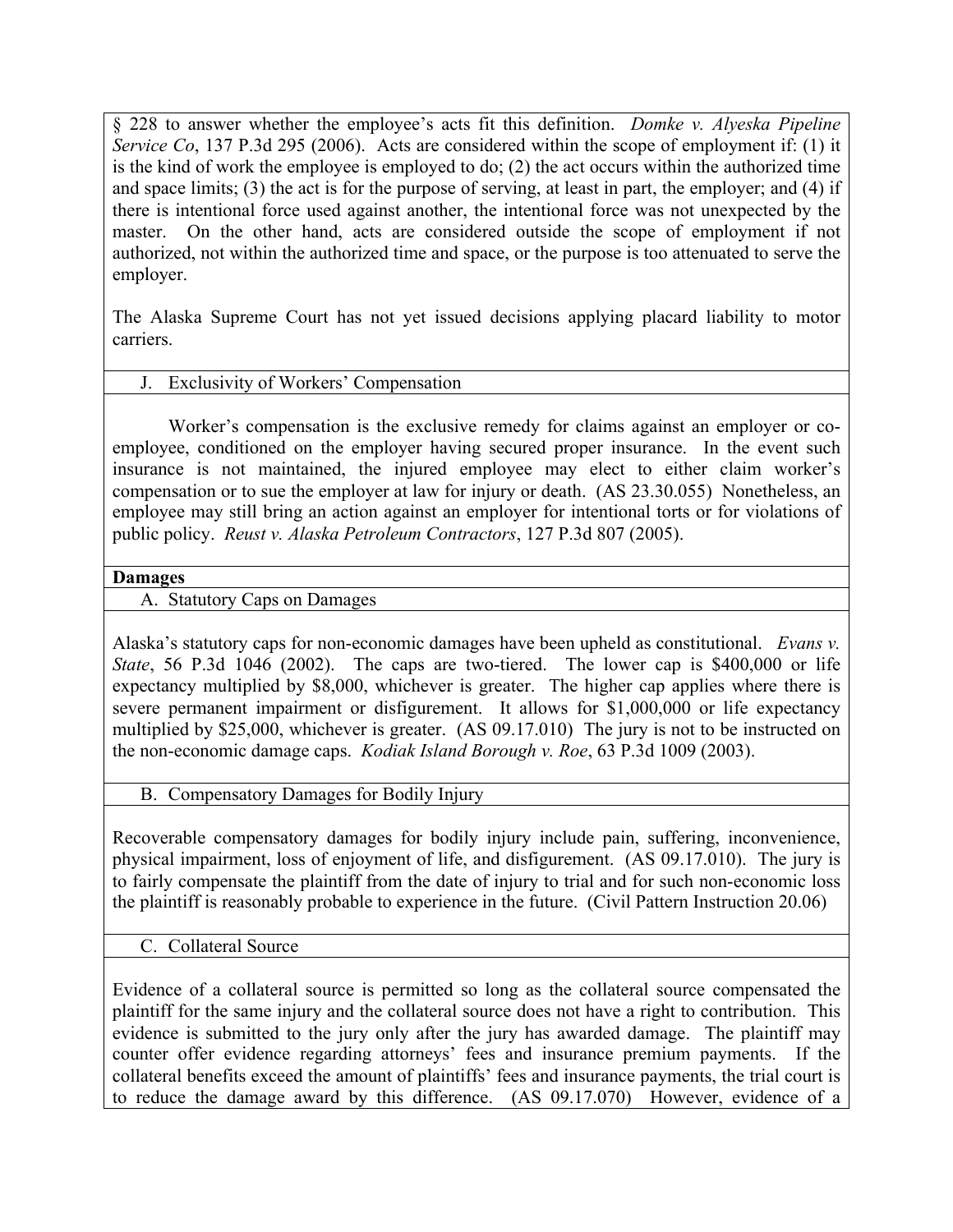collateral source may be admissible during trial to prove malingering if this evidence is shown to be more probable than other evidence available. *Jones v. Bowie Industries*, 282 P.3d 316 (2012).

D. Pre-Judgment/Post judgment Interest

Interest is payable where a civil matter for money is affirmed. (Appellate Rule 509) The prejudgment and post-judgment interest rate is "three percentage points above the 12th Federal Reserve District discount rate in effect on January 2 of the year in which the judgment or decree is entered." (AS 09.30.070)

# E. Damages for Emotional Distress

1. Negligent Infliction of Emotional Distress (NIED)

There must be proof of physical injury to prevail on a negligent infliction of emotional claim, with two exceptions – where the plaintiff is a "bystander" or where there was a pre-existing duty. The bystander-plaintiff must have: (1) been near the scene of the accident; (2) suffered emotional impact from the sensory and contemporaneous observance of the accident; and (3) had a close relationship with the victim. The bystander does not need to be in the "zone of danger." A pre-existing duty is one where the defendant has a fiduciary or contractual relationship with the plaintiff and the potential emotional distress to the plaintiff is sufficiently foreseeable. *Kallstrom v. US*, 43 P.3d 162 (2002).

2. Intentional Infliction of Emotional Distress

Intentional infliction of emotional distress requires that the defendant's conduct was extreme and outrageous and intentionally and recklessly caused the plaintiff's emotional distress. Before the plaintiff may proceed on the claim, the trial court is to determine whether the alleged conduct was so outrageous as to go beyond all possible bounds of decency. *Odom v. Fairbanks Memorial Hospital*, 999 P.2d 123 (2000).

F. Wrongful Death and/or Survival Action Damages

The non-economic damage caps apply to wrongful death and survival claims. (AS 09.17.010) Where there is no surviving spouse, children, or other dependents, the estate in a wrongful death action is limited to recovery of pecuniary loss; but where there are such statutory beneficiaries, recovery is allowed for damages deemed by the jury to be fair and just. To fairly compensate for the injury resulting in death, the jury is to consider: (1) loss of pecuniary benefits to beneficiaries; (2) loss of contributions for support; (3) loss of services; (4) loss of consortium; (5) loss of prospective training or education; and (6) medical and funeral expenses. (AS 09.55.580) However, in a survival action, the decedent's estate may recover pre-death injuries, including pain and suffering. (AS 09.55.570) *North Slope Borough v. Brower*, 215 P.3d 308 (2009).

G. Punitive Damages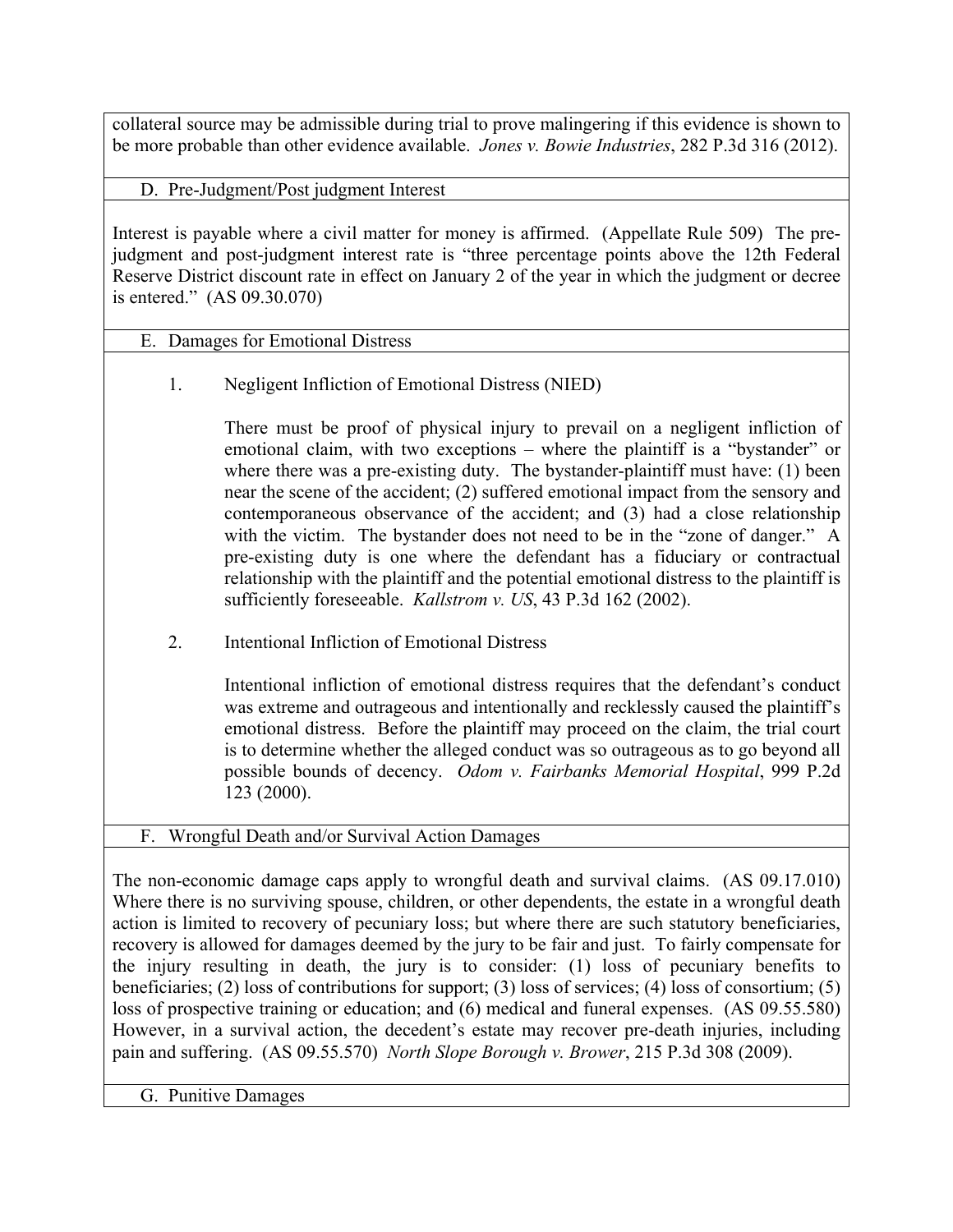Punitive damages are recoverable for tort claims but not for contract claims. *Reeves v. Alyeska Pipeline Service*, 56 P.3d 660 (2002). This includes a first-party insured's claim of bad faith against an insurer. *State Farm Fire & Casualty v. Nicholson*, 777 P.2d 1152. An award of punitive damages is a two-stage process. First, there must be clear and convincing evidence that the defendant's conduct was outrageous or evidenced reckless indifference. Second, at a separate hearing, the jury determines the amount to be awarded as punitive damages by examining: (1) the likelihood that serious harm would arise from the conduct; (2) the degree of the defendant's awareness of this likelihood; (3) the amount of the defendant's actual or expected financial gain from the conduct; (4) the duration or intentional concealment of the conduct; (5) the defendant's attitude when the conduct was discovered; (6) the defendant's financial condition; and (7) the total deterrence of other damages imposed on the defendant.

Regardless of the jury's award, punitive damages are capped into three strata. The base punitive damages are the greater of \$500,000 or three times compensatory damages. If the jury determined that the defendant's conduct was motivated by financial gain, the cap is the greater of \$700,000, four times compensatory damages, or four times the defendant's financial gain. And where an employer was found to be motivated by financial gain in an action for unlawful employment, then the number of the defendant's employees in the state is considered: (1) \$200,000 for less than 100; (2) \$300,000 for more than 100 but less than 200; (3) \$400,000 for more than 200 but less than 500; and (4) and \$500,000 for more than 500. (AS 09.17.020)

H. Diminution in Value of Damaged Vehicle

When the plaintiff alleges damage to personal property, the damage award is the lesser of two figures. The first figure is the reasonable expense of necessary repair, plus the difference between fair market value before the occurrence and the fair market value after the personal property is repaired. The second figure is the difference in fair market value of the property before the occurrence and the fair market value immediately after the occurrence. *ERA Helicopters v. Digicon Alaska*, 518 P.2d 1057 (1974).

## I. Loss of Use of Motor Vehicle

Damages for loss of use of a motor vehicle are recoverable, but not beyond the time reasonably necessary to replace the lost motor vehicle. However, damages may be awarded in excess of the motor vehicle's fair market value if a delay in locating a replacement vehicle was reasonably necessary. Damages for loss of use do not include pre-judgment interest, as this is considered a double recovery. *Kenai Chrysler Center v. Denison*, 167 P.3d 1240 (2007). The jury is instructed that the plaintiff is entitled to loss-use damages for the time: (1) reasonably necessary to fix the motor vehicle; (2) plaintiff was unable to use the motor vehicle; (3) the motor vehicle was held by the defendant; or (4) reasonably necessary to repair the motor vehicle. (Civil Instruction 20.16)

## **Evidentiary Issues**

A. Preventability Determination

There is no Alaska case directly on the issue of a motor carrier's preventability determination.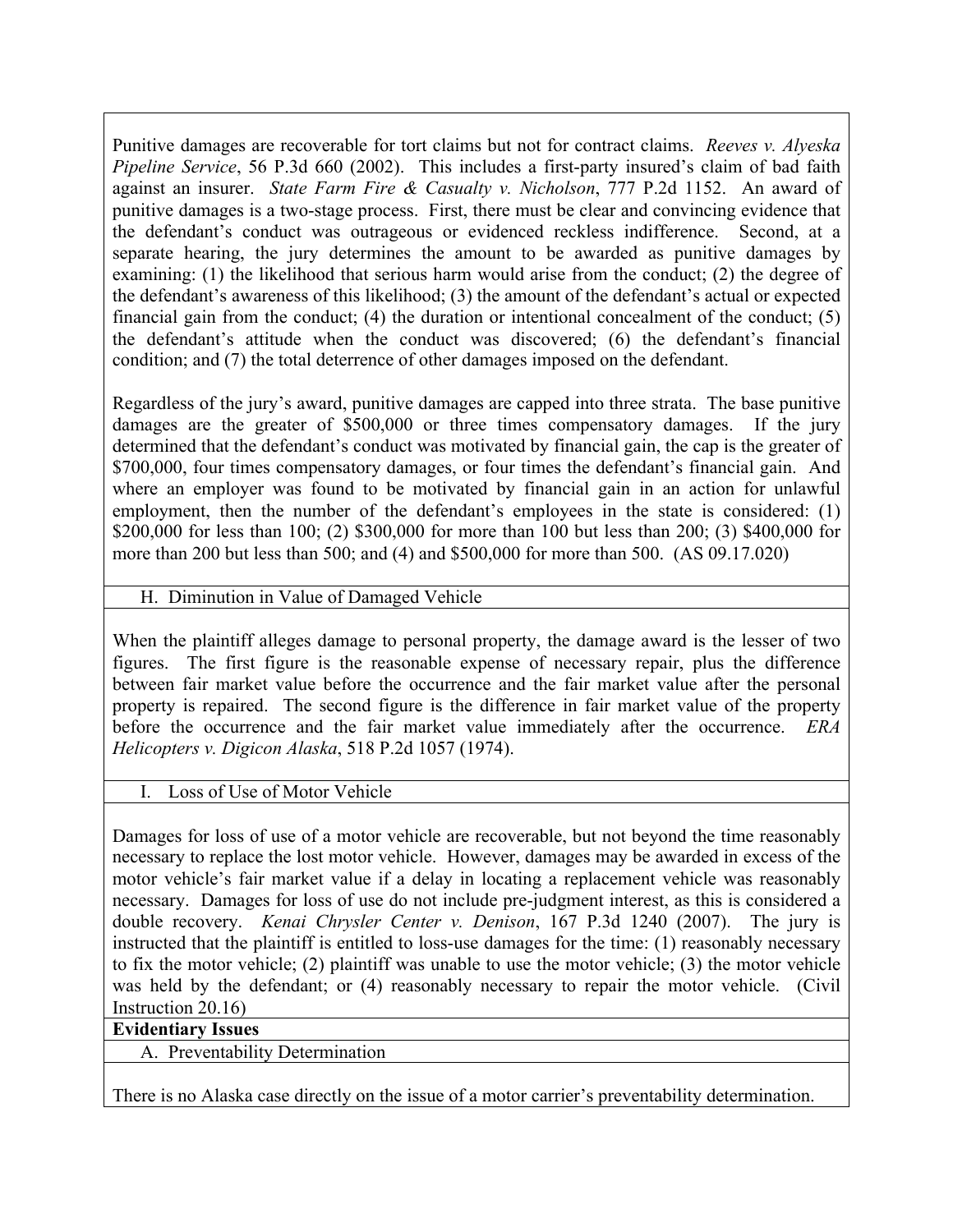# B. Traffic Citation from Accident

A citation for violation of the driving laws is not admissible in a matter arising out of the accident that is the subject of the citation. (AS 28.35.120). Moreover, a police report of an accident is not admissible under a public report exception to hearsay. (Evidence Rule 801(b)); *Dinsmore-Poff v. Alvod*, 972 P.2d 978 (1999).

# C. Failure to Wear a Seat Belt

A person over the age of 16 must wear a seat belt. (AS 28.05.095) Evidence for failure to wear a seat belt is relevant for the purpose of reducing that plaintiff's alleged damages. (AS 09.17.080); *Hutchins v. Schwartz*, 724 P.2d 1194 (1986).

# D. Failure of Motorcyclist to Wear a Helmet

A motorcyclist over the age of 18 is not required to wear a helmet. (AS 28.35.245) But evidence for failure to wear a helmet would likely be admissible under the comparative fault apportionment statute. (AS 09.17.080).

## E. Evidence of Alcohol or Drug Intoxication

The admission of evidence of alcohol and drug intoxication while driving under the influence of alcohol, inhalants, and controlled substances is set by statute. If the breath alcohol or blood alcohol result is .08% or more, there is a presumption of driving under the influence. Other competent evidence probative on the question of driving under the influence is allowed irrespective of the breath alcohol or blood alcohol result. Breath alcohol and blood alcohol tests are presumed valid. However, the breath alcohol or blood alcohol test must be performed by a qualified person using approved methods. (AS 28.35.033) *Gilbreath v. Municipality of Anchorage*, 773 P.2d 218 (1989).

## F. Testimony of Investigating Police Officer

An investigating officer may give testimony as a "hybrid witness" – lay and expert. The investigating officer is often intimately involved in the underlying facts of the cases and thus is an appropriate lay witness. The investigating officer may testify as an expert where the investigating officer is qualified as an expert under Evidence Rule 702, i.e., the witness has specialized knowledge which will assist the trier of fact. *Getchell v. Lodge*, 65 P.3d 50 (2003).

G. Expert Testimony

Alaska applies the relevant and reliable *Daubert* standard for admission of expert testimony. *State v. Coon*, 974 P.2d 386. But the *Daubert* factors for admissibility – the trial court's gate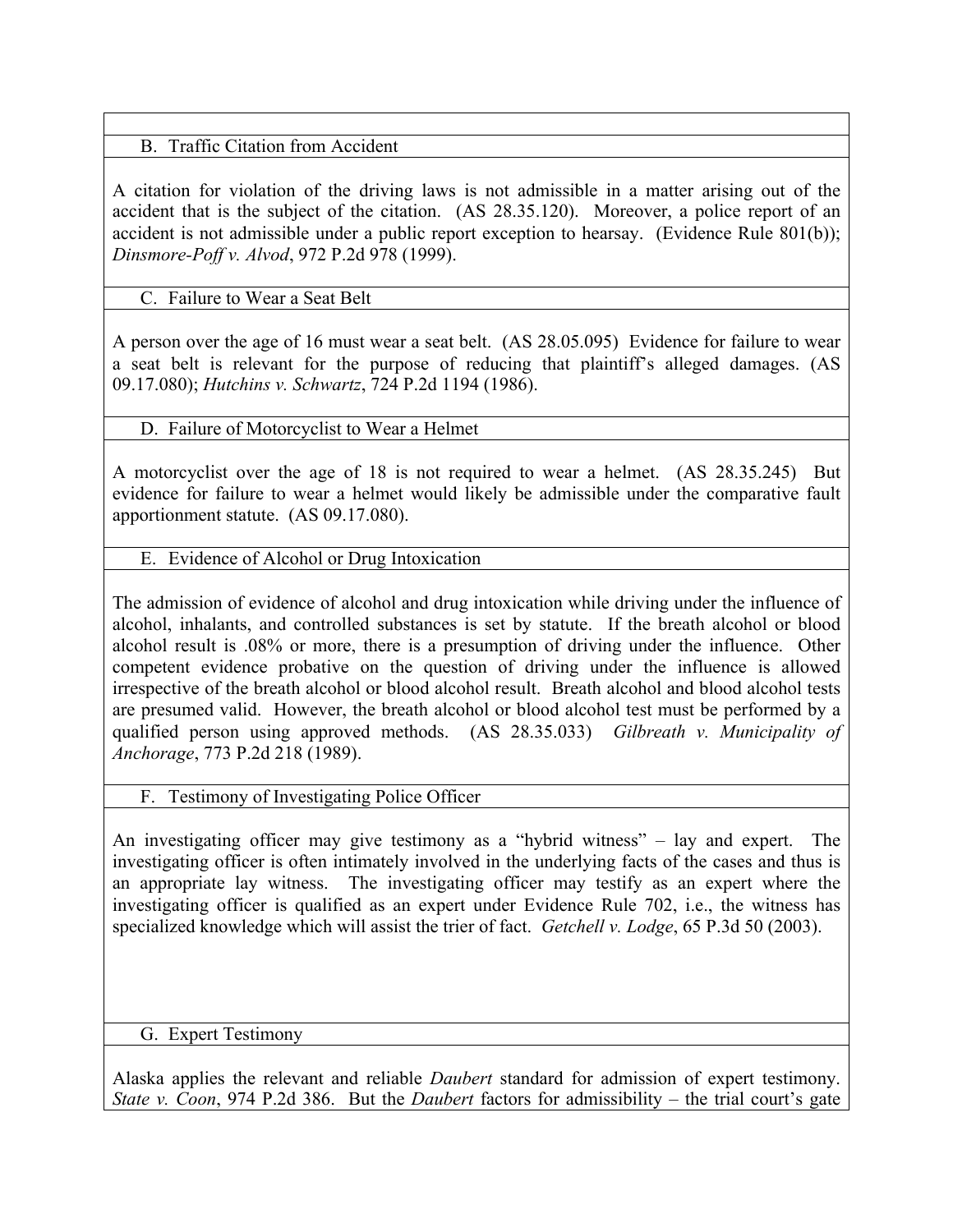keeping role – do not apply where the expert's testimony is based on personal experience rather than on the scientific method or sophisticated scientific theory. *Marsingill v. O'Malley*, 128 P.3d 151 (2006). That is, Alaska does not follow *Kumho Tire*. Otherwise, Alaska's rule for admission of expert testimony mirrors the federal rule, i.e., testimony by qualified expert which will assist the trier of fact. However, unlike the federal rule, Alaska expressly limits experts to no more than three on the same issue. (Evidence Rule 702)

H. Collateral Source

Evidence of a collateral source is permitted so long as the collateral source compensated the plaintiff for the same injury and the collateral source does not have a right to contribution. This evidence is submitted to the jury only after the jury has awarded damage. The plaintiff may offer counter evidence regarding attorneys' fees and insurance premium payments. If the collateral benefits exceed the amount of the plaintiff's fees and insurance payments, the trial court is to reduce the damage award by this difference. (AS 09.17.070) However, evidence of a collateral source may be admissible during trial to prove malingering if this evidence is shown to be more probable than other evidence available. *Jones v. Bowie Industries*, 282 P.3d 316 (2012).

I. Recorded Statements

There are no specific rules regarding admission of recorded statements beyond questions of hearsay. If it is the party's own statement, it would likely be admissible. (Evidence Rule  $401(d)(2)$ ) If the recorded statement is of a non-party, then it would likely not be admissible unless the recorded statement meets a hearsay exception. (Evidence Rule 803)(Evidence Rule 804)

# J. Prior Convictions

Prior convictions are admissible for the purpose of impeachment. The conviction must be for dishonesty or false statement and have occurred less than five years before the evidence is offered. (Evidence Rule 609) Crimes of dishonesty include conspiracy, concealment of merchandise, larceny, embezzlement, and robbery. *Jenson v. Goresen*, 881 P.2d 1119 (1994).

# K. Driving History

There are no statutes or cases which directly discuss the admissibility of a party's driving record; though driving records were introduced in matters involving negligent entrustment and an assumed duty to investigate a worker's competence to drive. *Neary v. McDonald*, 956 P.2d 1205 (1998); *Lamoureaux v. Totem Ocean Trailer*, 651 P.2d 839 (1982).

# L. Fatigue

There are no cases discussing admissibility of hours of service violations under the Federal Hours of Service Act for railroad workers or the Federal Motor Carrier Safety Regulations. But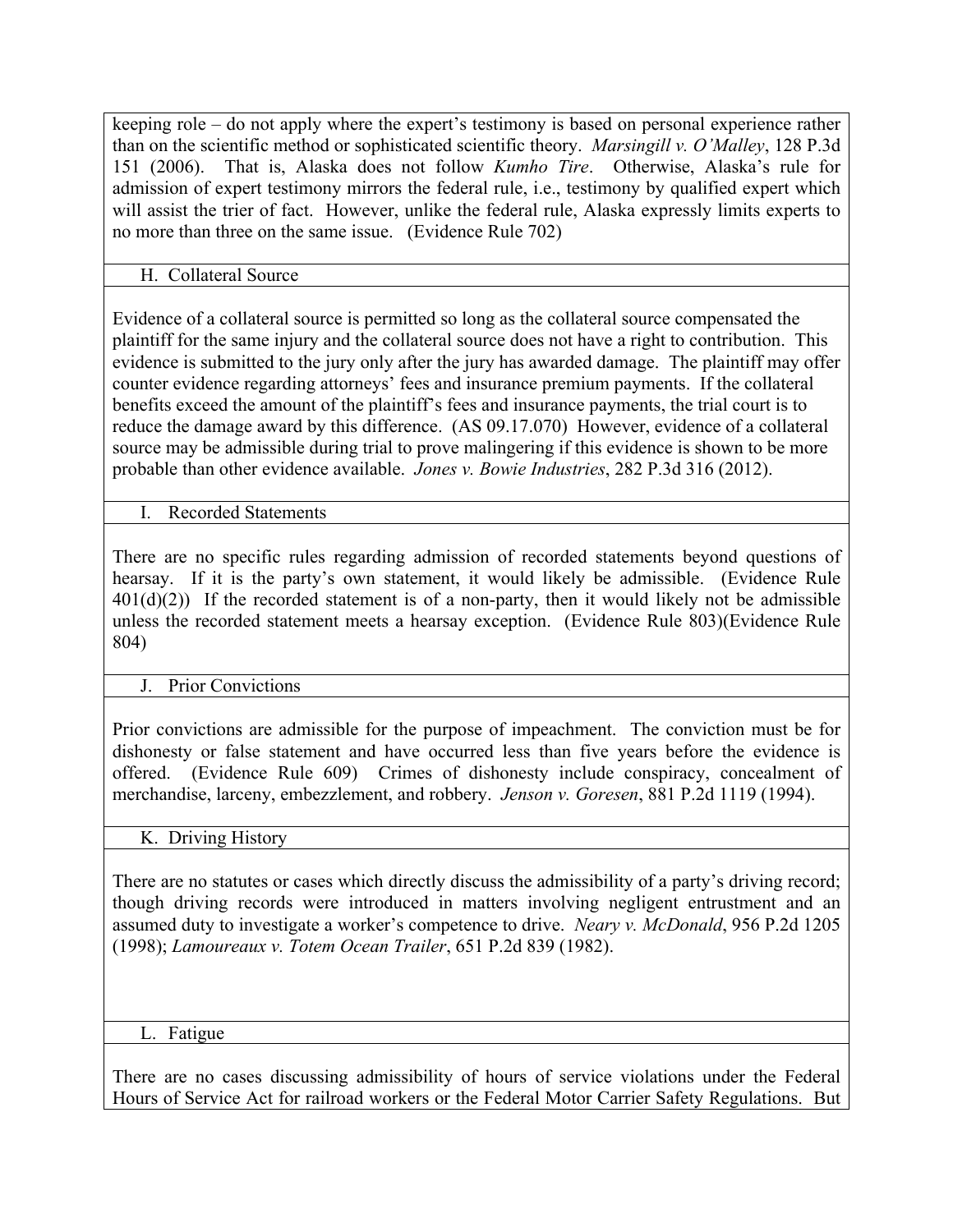in at least on case brought under Alaska's Wage and Hour Act for overtime pay driver logs were reviewed. (AS 23.10.060) *Schorr v. Frontier Transportation*, 942 P.2d 418 (1997).

## M. Spoliation

Spoliation is the intentional destruction, alteration, or concealment of evidence. *Hibbits v. Sides*, 34 P.3d 327 (2007). A cause of action exists for spoliation only if it is accompanied by an underlying viable cause of action. The spoliation tort requires a showing that the defendant intended to disrupt the prospective civil action and the spoliation prejudiced the prosecution of the prospective civil action. That is, it cannot stand alone. *Estate of Day v. Willis*, 897 P.2d 78 (1995). Though Alaska has recognized a spoliation tort, it has not yet spelled out its elements. *State v. Carpenter*, 171 P.3d 41. In any event, the spoliation must be intentional. *Sweet v. Sisters of Providence in Washington*, 895 P.2d 484 (1995).

Spoliation may also lead to a negative inference against the non-producing party; especially where the party had a duty to maintain such evidence. In this instance, there is rebuttable presumption that the missing evidence would have been adverse to the non-producing party, subject to a jury finding that loss of the evidence was excusable. *Sweet v. Sisters of Providence in Washington*, 895 P.2d 484 (1995).

#### **Settlement**

A. Offer of Judgment

Offers of judgment are governed by court rule and statute. (AS 09.30.065)(Court Rule 68) The offer is to be served at least 10 days before trial and cannot be revoked during this time. If accepted, the opposing party has 10 days to provide a written notice of acceptance. If rejected, and the final judgment is at least 5% less favorable to the opposing party than the offerer (10% for multiple defendants), then the opposing party must pay the offering party's costs and reasonable attorneys' fees from the date the offer was made. The amount of attorneys' fees is dependent on the timing of the offer of judgment: (1) 75% if made no later than 60 days after the time set for initial disclosures; (2) 50% if made more than 60 after the time for initial disclosures but more than 90 days before trial; and (3) 30% if made more than 90 but less than 10 days before trial.

## B. Liens

Medical providers have a statutory right to assert a lien against a judgment or settlement for services furnished to a person for traumatic injuries. (AS 34.35.450) The medical provider must perfect its lien by filing a lien notice with the recorder's office. This is to be done within 90 days of injury, discharge, or end of services. The healthcare provider is also obliged to send the notice of lien upon the person alleged to be responsible for the injury and that person's insurance carrier, if known. (AS 34.35.460) Additionally, Medicaid has a right to subrogate for the Medicaid recipient's recovery by settlement or money judgment. (AS 47.05.070) And a worker's compensation insurer can subrogate for the injured worker for damages believed caused by a third party. (AS 23.30.015)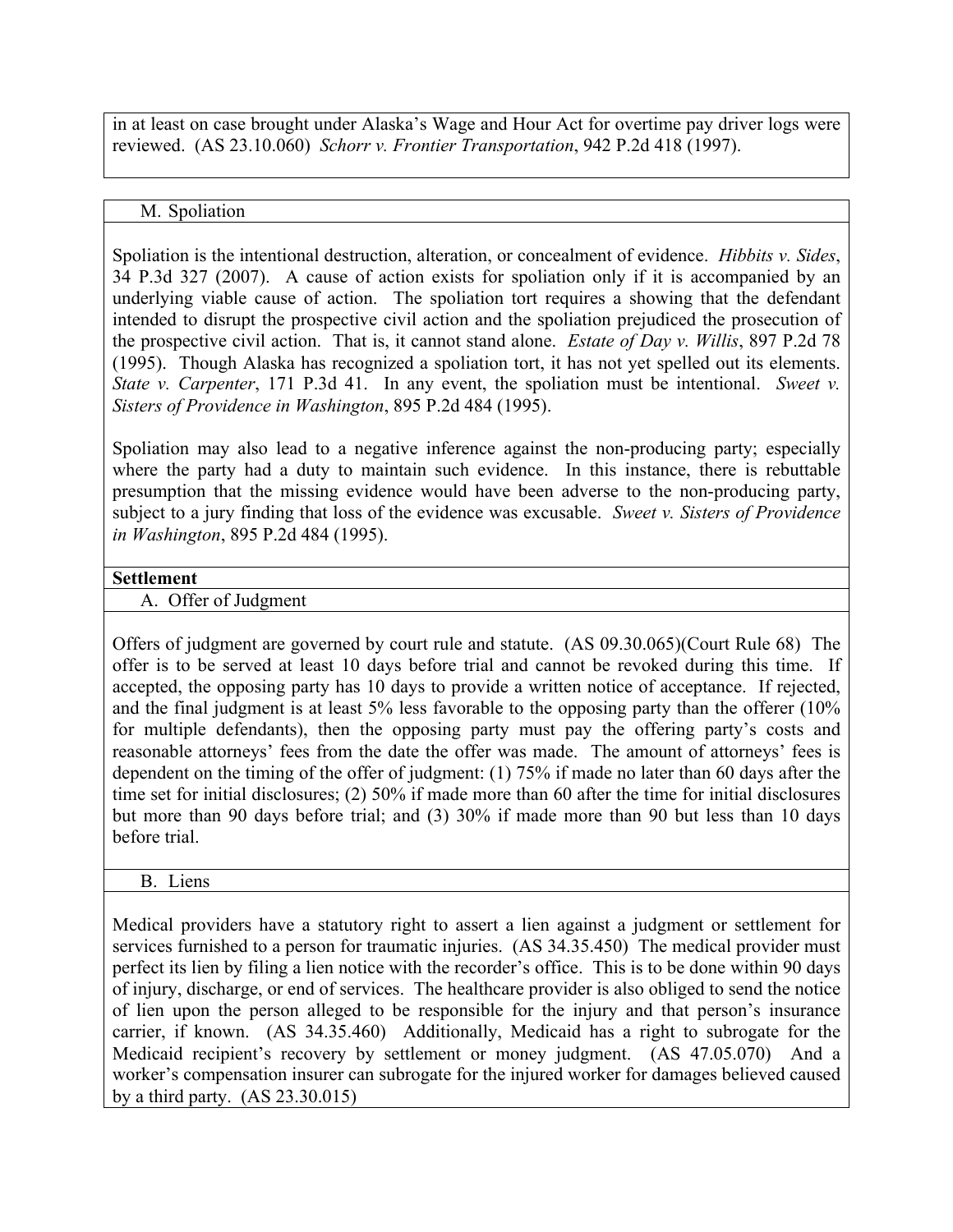## C. Minor Settlement

To approve a settlement involving a minor, the parent or guardian of the minor files a petition with the court stating, among other things, the relationship of the moving party to the minor, the circumstances giving rise to the claim, the amount of applicable liability insurance, and the basis for determining that the settlement is fair and reasonable. A guardian ad litem is not required. A settlement may be approved without a hearing where the proceeds, less attorneys' fees and costs, are less than \$25,000. (Court Rule 90.2)

# D. Negotiating Directly With Attorneys

There is no rule precluding a claims representative from settling directly with an attorney or a plaintiff.

E. Confidentiality Agreements

Confidentiality agreements are permitted for settlement documents. While there are no direct cases discussing enforcement of a confidentiality clause in a settlement agreement, Alaska would apply contract principles when interpreting settlement agreements. *Villars v. Villars*, 277 P.3d 763 (2012)

F. Releases

Because Alaska applies pure comparative fault, and thus does not have joint liability, the fault of a released party may be considered by the jury when it apportions fault. The liability of the remaining defendants is offset by this percentage. (AS 09.17.080)

G. Voidable Releases

There are no cases directly discussing whether an release for settlement is avoidable for fraud or otherwise; however, Alaska would apply contact principles when interpreting settlement agreements. *Villars v. Villars*, 277 P.3d 763 (2012)

# **Transportation Law**

A. State DOT Regulatory Requirements

Alaska follows the Federal Motor Carrier Safety Administration regulations. (17 AAC 25.200)

B. State Speed Limits

The maximum speed limit on the highway, unless otherwise altered, is 55 mph. Residential is 25 mph and business districts 20 mph. 13 AAC 02.275.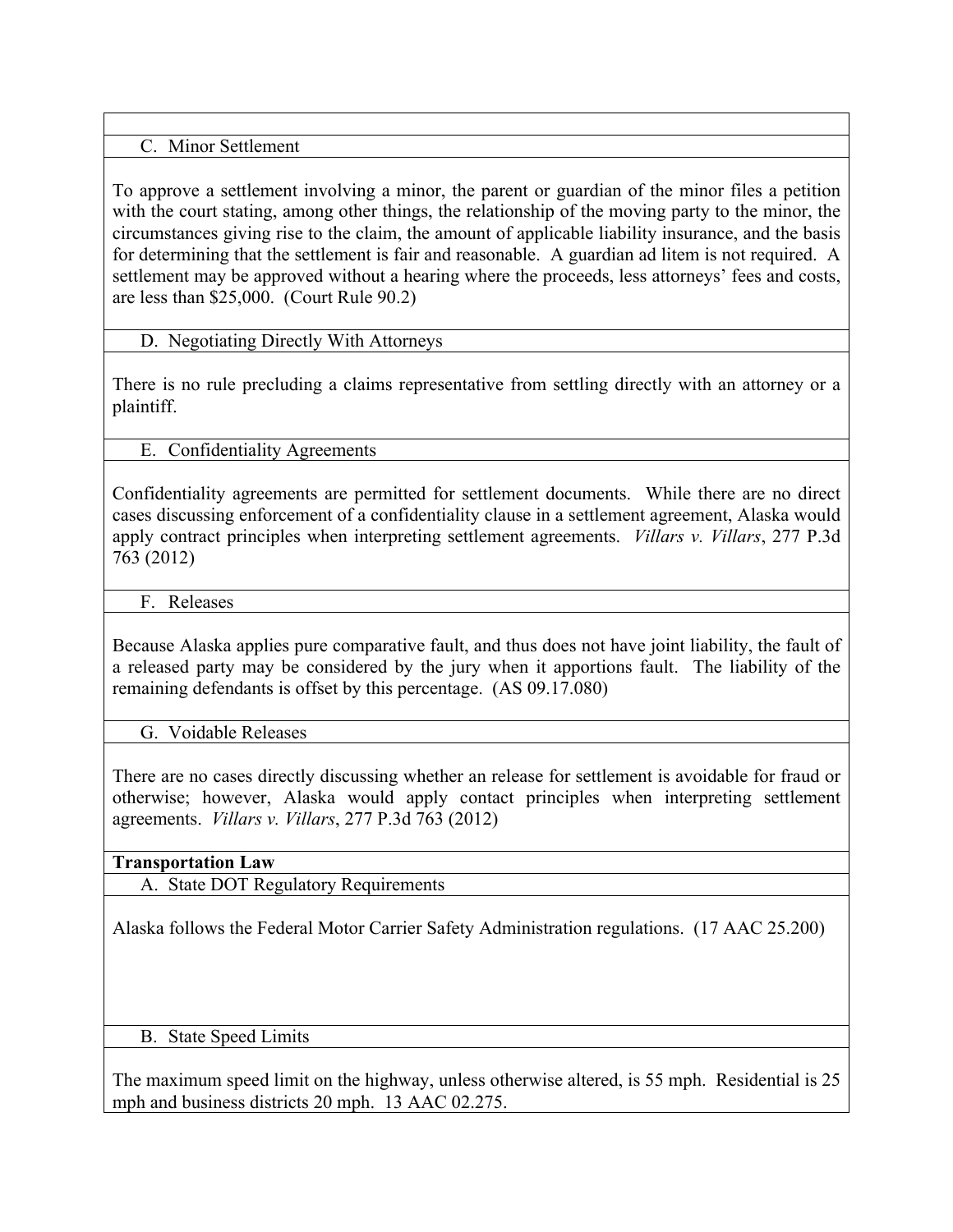# C. Overview of State CDL Requirements

To obtain a commercial driver's license, an applicant must be 21 years old, have had a valid driver's license for at least one year, and pass a road, vision, and written test. There are three classes of licenses: A/CDL, operating vehicle greater than 26,000 lbs. and towing greater than 10,000 lbs.; B/CDL, operating vehicle greater than 26,000 lbs. and towing less than 10,000 lbs.; and C/CDL, operate vehicle less than 26,000 lbs. and designed to transport passengers or hazardous materials. http://doa.alaska.gov/dmv/akol/cdl.htm

#### **Insurance Issues**

A. State Minimum Limits of Financial Responsibility

Minimum limits for auto liability coverage are mandated by statute. (AS 21.96.020) The minimum requirements are (AS 28.20.440):

- Bodily Injury \$50,000 one person / \$100,000 two or more persons
- Property Damage \$25,000

B. Uninsured Motorist Coverage

An insurer must offer uninsured motorist coverage. (AS 28.20.440). No specific amount is set for uninsured motorist coverage; but the maximum coverage is the lesser of (AS 28.20.445):

• The difference between the insured's bodily injuries and property damage and the

amount paid by the person held legally responsible for the injuries and damage; or

• The applicable limit of liability of the uninsured motorist coverage.

Uninsured motorist coverage is excess to other available insurance coverage and worker's compensation, i.e, no stacking. (AS 28.20.445) Uninsured motorist coverage does not cover damage caused by the insured's vehicle or the insured's spouse or relative residing in the same household. (AS 28.20.445).

#### C. No Fault Insurance

Alaska is not a no-fault state.

D. Disclosure of Limits and Layers of Coverage

There is no requirement for an insurer to disclose policy limits pre-suit. But the insurance policy must be produced after litigation commences in the insured's initial discloses. (Court Rule 26)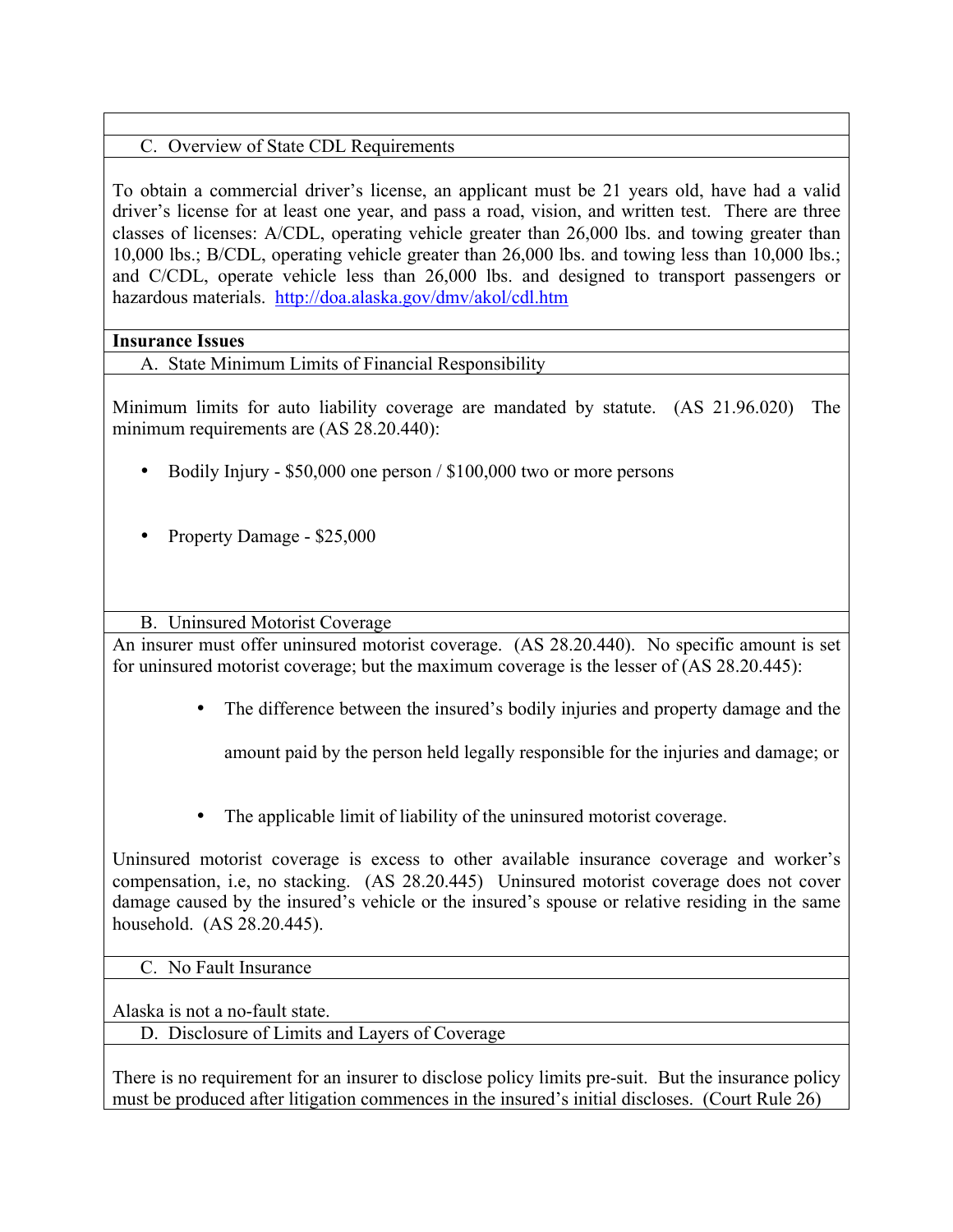## E. Unfair Claims Practices

Alaska's Unfair Claims Settlement Practices Act (AS 21.36.125) includes a list of prohibited acts by an insurer:

- misrepresent facts or policy provisions relating to coverage of an insurance policy;
- fail to acknowledge and act promptly upon communications regarding a claim arising under an insurance policy;
- fail to adopt and implement reasonable standards for prompt investigation of claims;
- refuse to pay a claim without a reasonable investigation of all of the available information and an explanation of the basis for denial of the claim or for an offer of compromise settlement;
- fail to affirm or deny coverage of claims within a reasonable time of the completion of proof-of-loss statements;
- fail to attempt in good faith to make prompt and equitable settlement of claims in which liability is reasonably clear;
- engage in a pattern or practice of compelling insureds to litigate for recovery of amounts due under insurance policies by offering substantially less than the amounts ultimately recovered in actions brought by those insureds;
- compel an insured or third-party claimant in a case in which liability is clear to litigate for recovery of an amount due under an insurance policy by offering an amount that does not have an objectively reasonable basis in law and fact and that has not been documented in the insurer's file;
- attempt to make an unreasonably low settlement by reference to printed advertising matter accompanying or included in an application;
- attempt to settle a claim on the basis of an application that has been altered without the consent of the insured;
- make a claims payment without including a statement of the coverage under which the payment is made;
- make known to an insured or third-party claimant a policy of appealing from an arbitration award in favor of an insured or third-party claimant for the purpose of compelling the insured or third-party claimant to accept a settlement or compromise less than the amount awarded in arbitration;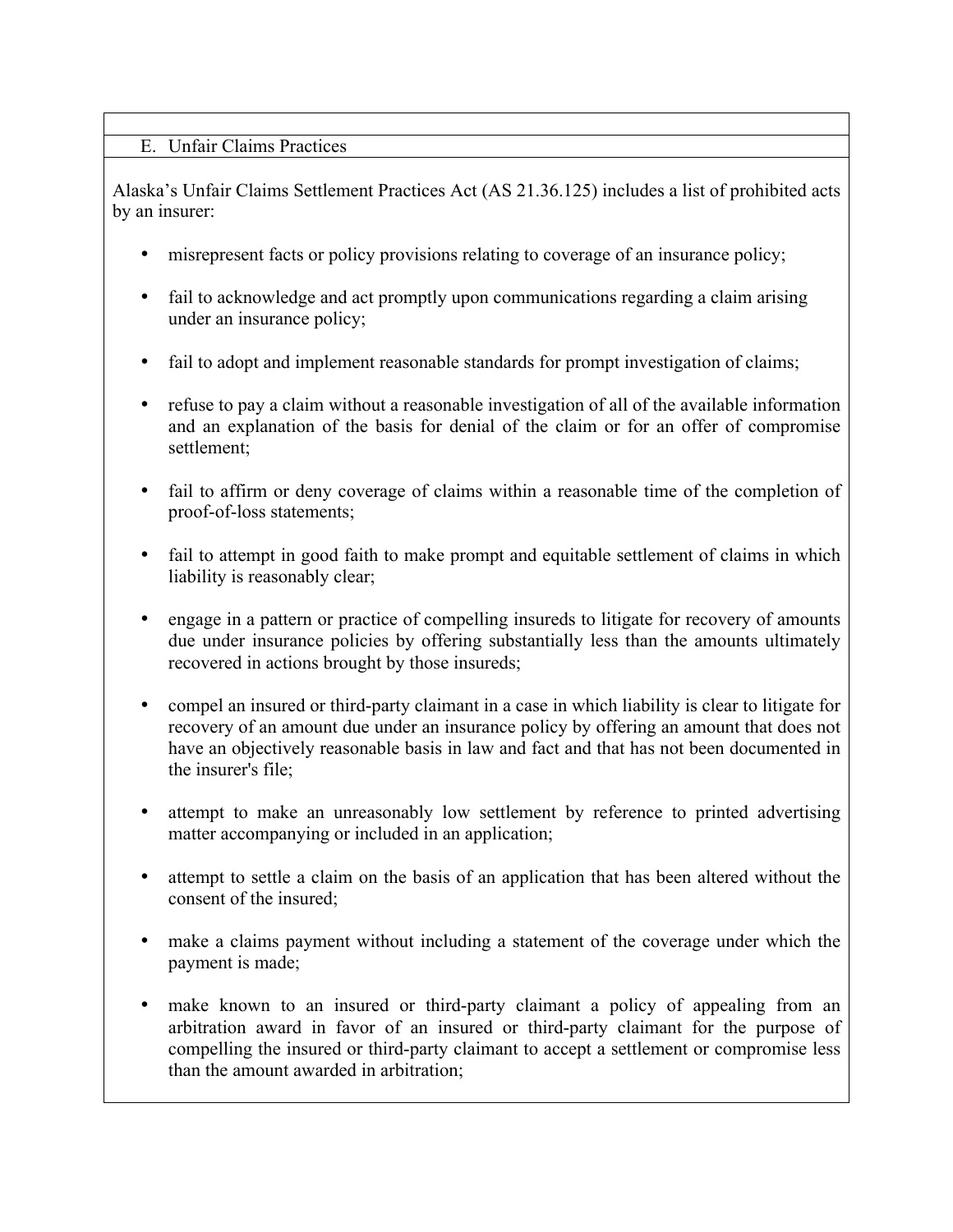- delay investigation or payment of claims by requiring submission of unnecessary or substantially repetitive claims reports and proof-of-loss forms;
- fail to promptly settle claims under one portion of a policy for the purpose of influencing settlements under other portions of the policy;
- fail to promptly provide a reasonable explanation of the basis in the insurance policy in relation to the facts or applicable law for denial of a claim or for the offer of a compromise settlement; or
- offer a form of settlement or pay a judgment in any manner prohibited by AS 21.96.030 (payment by check);
- violate a provision contained in AS 21.07 (patient confidentiality).

The Alaska Unfair Claims Settlement Practices Act does not create a private cause of action. (AS 21.36.127) Instead, the Director of Insurance is to adopt regulations enforcing the Alaska Unfair Claims Settlement Practices Act. (AS 21.36.910)

## F. Bad Faith Claims

An insured may bring a first-party tort action against an insurer for breach of the duty of good faith and fair dealing. An insurer which wrongfully denies coverage materially breaches the insurance contract, and the insured is thereafter under no obligation to follow other provisions of the insurance contract. *State Farm Fire & Casualty v. Nicholson*, 777 P.2d 1152. In this instance, failure by the insured to forward the complaint would not preclude a bad faith claim. *Davis v. Criterion Insurance*, 754 P.2d 1331 (1988). The tort for breach of bad faith by firstparty insurer does not require fraud; but the denial of coverage by the first-party insurer must be done without a reasonable basis. *Hillman v. Nationwide Mutual Fire Insurance*, 855 P.2d 3121 (1993). "An insurer, defending an action against the insured, is bound to exercise that degree of care which a man of ordinary prudence would exercise in the management of his own affairs, and if the insurer fails to meet that standard it is liable to the insured for the excess of the judgment over the policy limits, irrespective of fraud or bad faith. That is to say, an insurer undertaking a defense must exercise not only good faith, but also ordinary care and reasonable diligence and caution." *Continental Insurance Company v. Bayless & Roberts*, 608 P.2d 381 (1980).

Both policy holders and additional insureds may bring claims of bad faith claims against an insurer; however, incidental beneficiaries to an insurance contract, such as a tort victim, may not. *Ennen v. Integon Indemnity Corp.*, 268 P.3d 277 (2012). Additionally, an adjuster may be held personally liable to the insured for failure to exercise ordinary care with respect to the insured. *Continental Insurance Company v. Bayless & Roberts*, 608 P.2d 381 (1980).

G. Coverage – Duty of Insured

An insured has a duty to cooperate as required by the terms of the insurance contract. AS 21.96.100 However, if the insured refused to accept a reservation of rights, the insurer is either